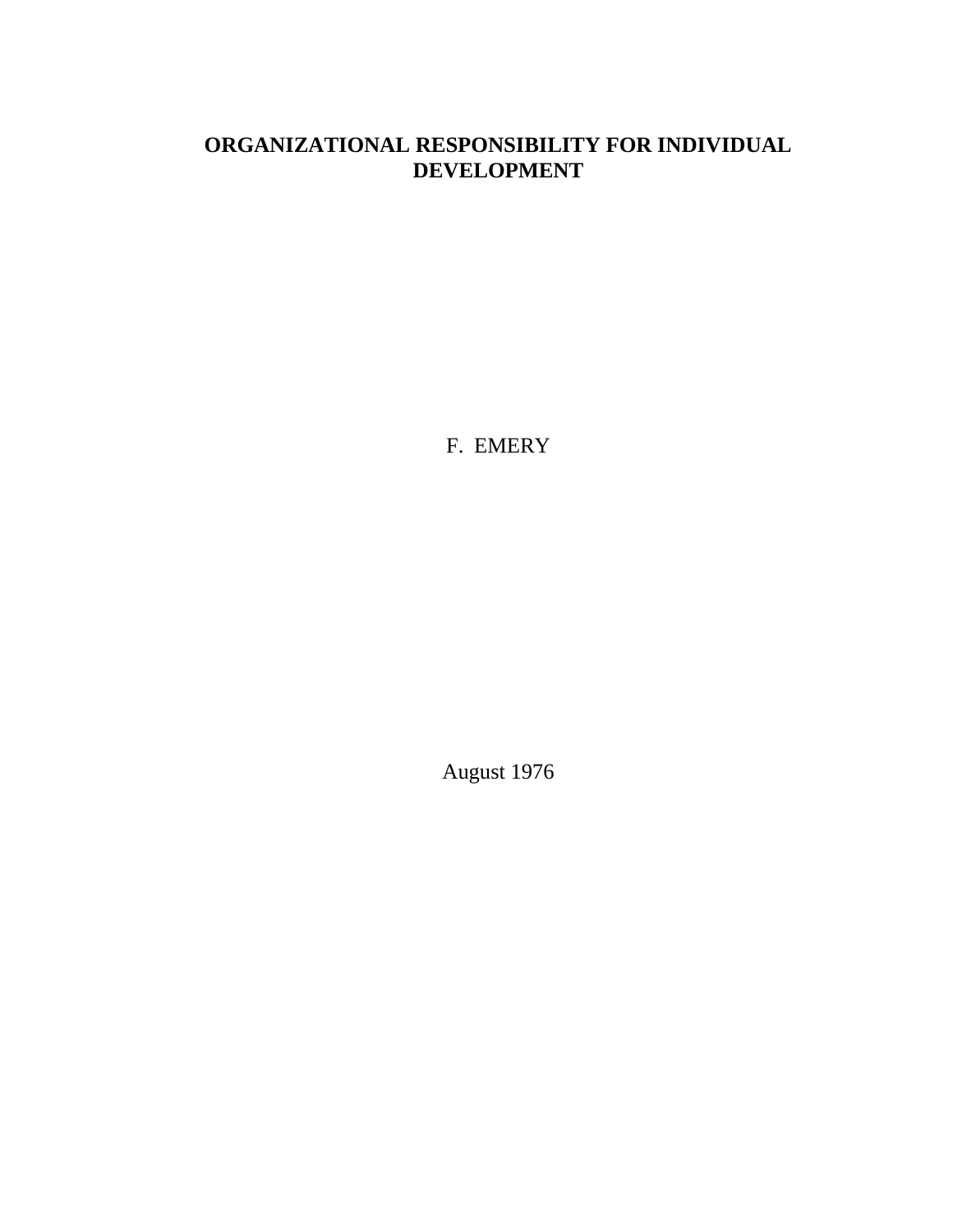Let me start with a narrower definition of the field, with the easier problem of organizational responsibility for the development of its managerial personnel. The quality of management is so critical to organizational performance that one would think that only the most short-sighted of organizations would fail to see that they had a responsibility to themselves to develop their managers. I do not think it is as simple as that. It seems to me that it is only in certain kinds of environments that organizations feel a pressing need to consciously develop their managers.

First let us ask ourselves what management is about.

## *What is management about? Or not about?*

It is about the "decision making under uncertainty", it is about "control and coordination of subordinates", it is about "allocation of resources". But these things could equally well define an airline pilot, a supervisor and economic modeler, respectively. I think it is obvious that we have something more in mind when we speak of managers and management. The primary function of management is not any of these and it is more than the sum of them. *The primary function of management of to control the boundary conditions of the organization.*

Controlling the boundary conditions of an organization is not as simple a concept as maintaining a fence. The boundary conditions are those levels of exchange with its environment which allow the organization to survive and grow.

To ensure the appropriate levels of exchange it is necessary for management to understand and to be able to influence the conditions that give rise to them *so that the actual and potential capabilities of the organization match the actual and potential requirements of the environment*, (i.e. so as to meet the requirements of Ashby's Law of Requisite Variety).

The setting of organizational objectives, goals or mission is management's major means of exercising influence over both the organization and selected portions of its environment because it creates the potential to develop and foster special forms of interdependence. The defining of such objectives gives some hope that the organization and those selected parts of the environment will forego some immediate advantages and put up with some immediate disadvantages in order to develop and foster the interdependencies. (Note that organizational goals are not entelechies defined by the inherent nature of the organization itself nor by imperial prescripts).

Some environments, like that of Petticoat Lane, are so chaotic that interdependencies cannot be developed and that 'the best tactic is the best strategy'; objectives are not needed and neither is management education. Native wit and an attunement to the environment are the prerequisites.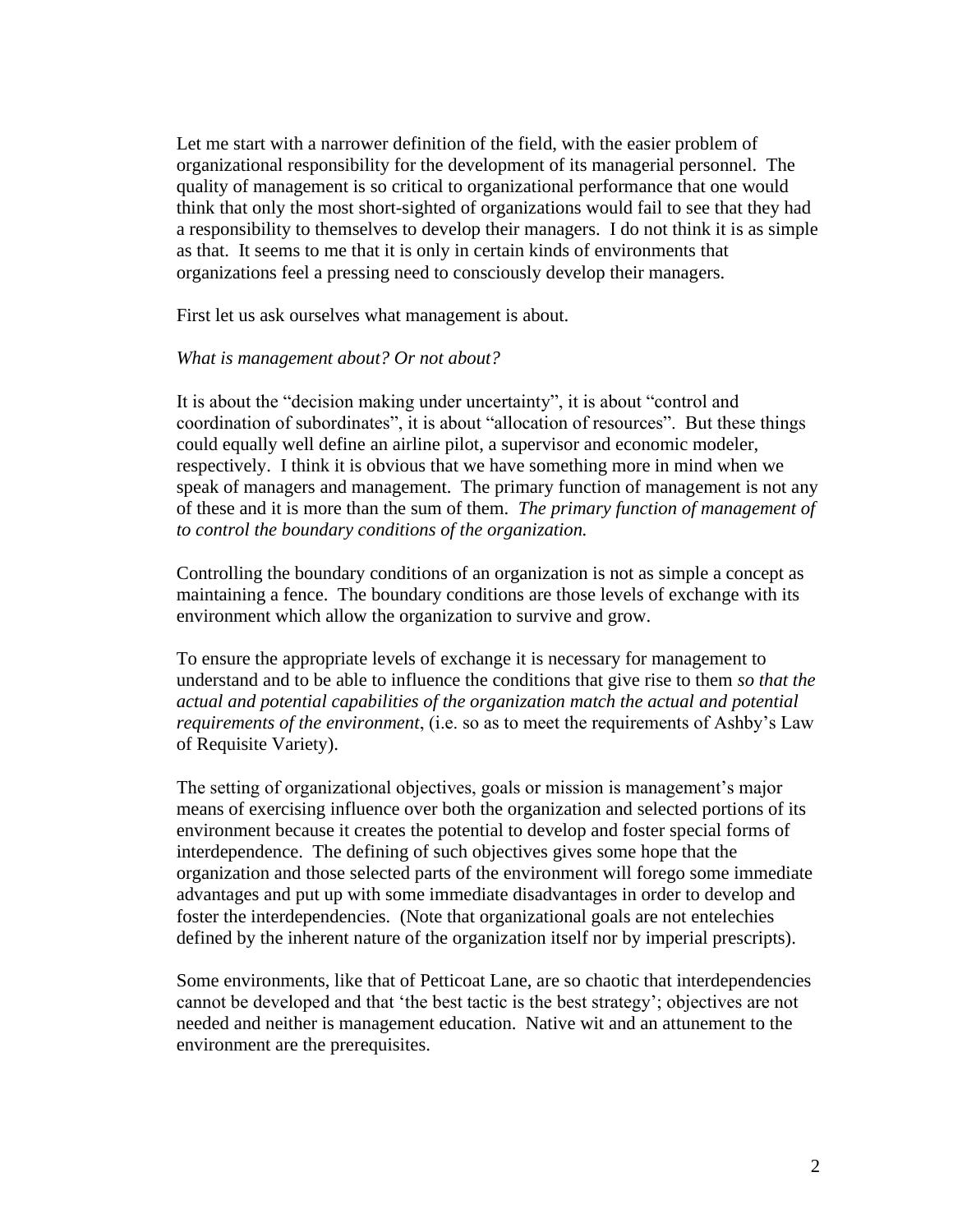Other environments call for a distinction between tactics and objectives but are so stable that interdependencies, once established, persist over time, even over generations. Organizations in these environments only have to be administered. They hardly see any real need for management education. For them it would quite literally be a frill. Only a lifetime in the business is likely to yield the wisdom needed for subtle and cautious modification of objectives.

In the Australian environment traditional forms of, and bases for, interdependence are changing within decades, not generations, and novel forms emerging. With this change has come a marked increase in concern with defining objectives and with learning how to do it. Something more seems needed of managers than native wit or the qualities bred by years of intimate experience.

In these increasingly turbulent environments we see a burgeoning demand for the development of managers by planned educational means.

However, a great deal of current organizational concern for development of managers is simply reaction to new threats to organizational survival or profitability. It does not imply a new sense of responsibility to the individual. Thus, for instance, an organizational decision to push its managers through the Grid or team-building by Tgrouping is not prima facie evidence of concern for the managers as individuals.

I think that this spirit of calculated manipulation of individuals is reflected in the kinds of things that have been accepted as essential components of management education. The accepted premises have been that to educate a manager you must;

- a. take him off the job and
- b. hand him over to educational specialists who will
- c. tool him up or re-tool him

The very ease with which the term management *training* slips into discussion of these matters, and into the titles of conferences on these matters, gives weight to point (c). The purpose is generally to skill and only occasionally to educate. Training and education are quite distinct words. We train for skills, as in sports, and we educate for understanding and for development of the person. This is not just a question of short or long term goals. If individual finds that he has a chance to fly into Korea next week he can himself a crash course in educating himself about the country. If he thinks that in four or five years time the promotion opportunities are going to be in the finance department he may steadily skill himself so that he will look good at selection. Between educating and skilling the difference is not in short and long term objectives, it lies in the difference between a more developed person and a more useful tool.

This tooling-up notion is certainly not the whole picture of what management education today is about. In fact it may tell us more about the form of the process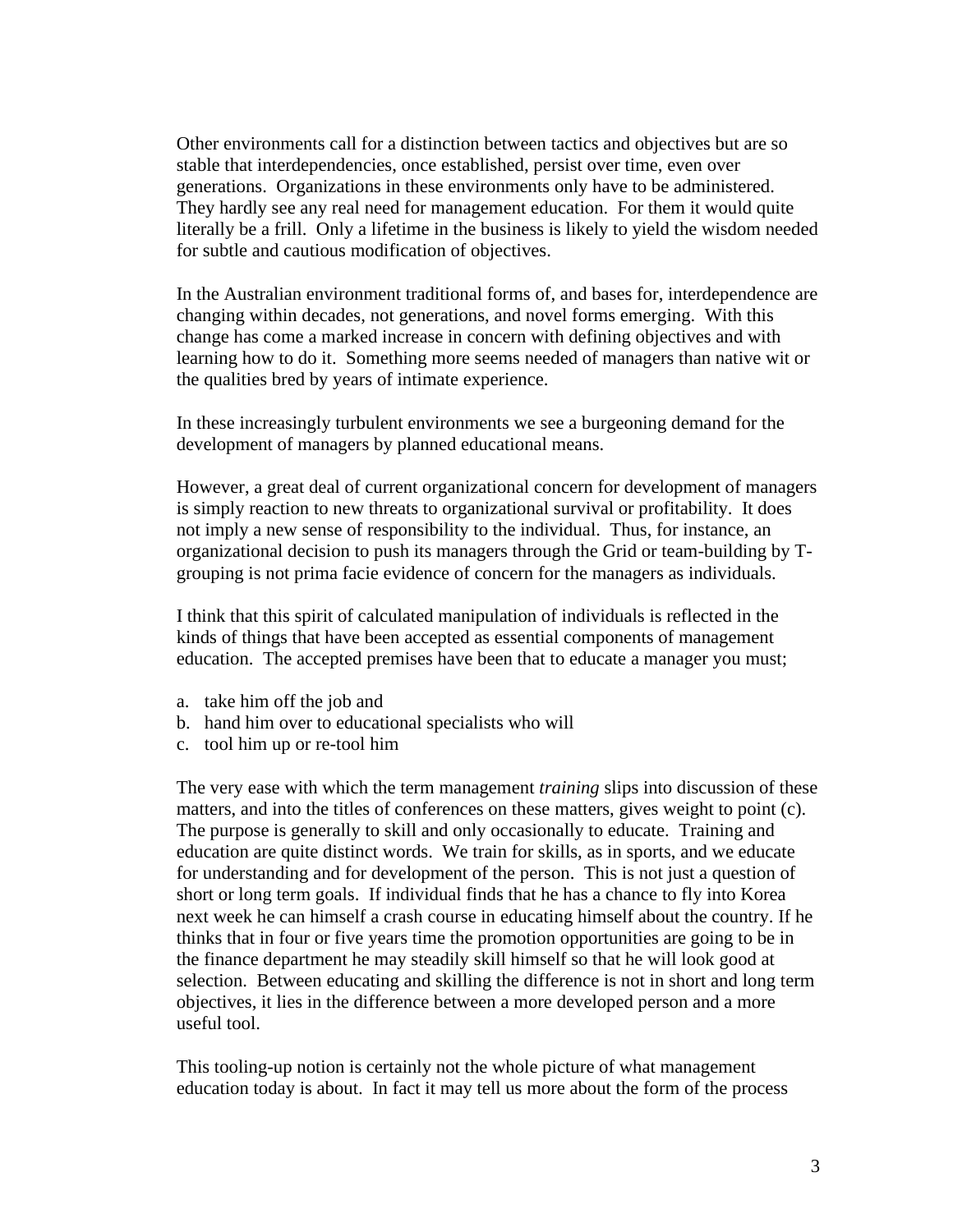than about its content. The form of the process of educating managers is the content of so-called management education: the mass of disparate analytical techniques that pass as the management sciences. These techniques are so often and obviously nontransferable to the workplace, that one must wonder whether some other purpose is being served.

Other such purposes are that sending people off to management schools is intended to define an elite or intended to reward those who are being removed from the list of hopeful prospects.

It would be difficult to determine how much each of these different alternatives has contributed to the shape of management education today or how far they indicate a responsible organizational attitude. I think it will be more fruitful to come another direction at the question of organizational responsibility for managerial development. In so doing we will find that we can extend the scope of our considerations to non managerial employees.

The emergence of social turbulence has not just made organizations more sensitive to the quality of their management. In a turbulent field organizations are:

- a. more dependent on actively relating themselves to what the rest of the society is trying to do so;
- b. more dependent on the willing involvement and commitment of all levels of their staff.

These two features merge in the growing awareness that the resources that an organization uses for its purposes are not available by way of some god given right. Whatever privileges of access the organization has vis-à-vis others, the resources remain resources of the society and have to be used, conserved and developed as such. The privileges of access derive from the power of the society and are revocable. In turbulent conditions the traditions surrounding such privileges can readily came into question. Organizations that have a considerable history and operate in many societies are well aware of this. Whether they are aware or not, it is a fact of present day life of any organization, public or private, national or multinational, large or small.

What I have said about the social character of organizational resources certainly applies in no less measure to the human resources on which they are built. By this criteria an organization has responsibility for the way it uses, conserves and develops its human resources. The proper use of these resources is fundamental to their continued access to these resources. This is a fact on which societies have acted and probably will continue to act.

In a great many ways our societies have already enforced legislation to prevent organizations from using human beings in inhuman ways. I do not think that we are anywhere near the end of that road. Far from it. I think the new Norwegian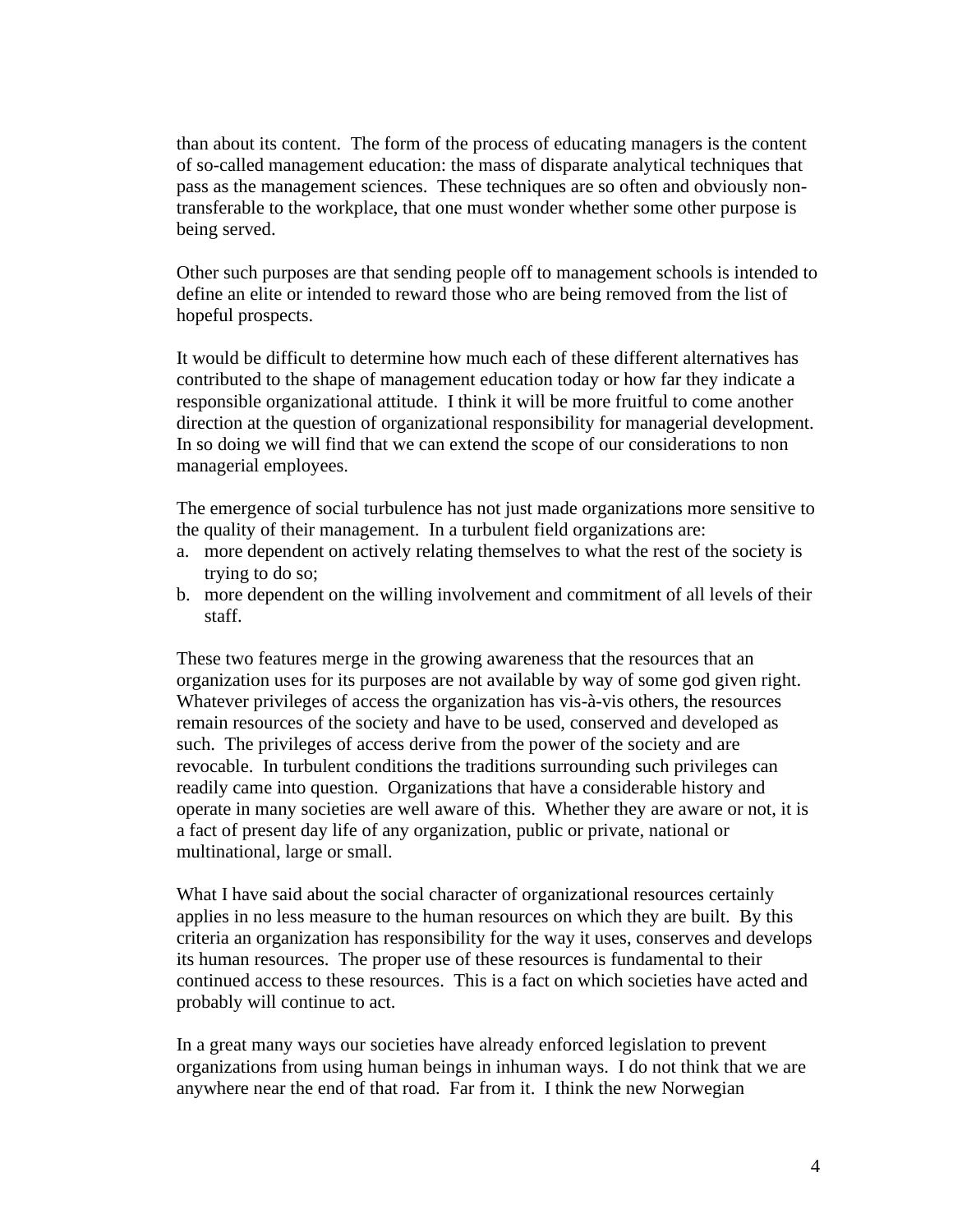legislation heralds a new definition of organizational responsibility to the individual employee. No longer will it be enough to keep children out o coal mines, provide protective clothing etc. It will become increasingly necessary to provide work that enables a person to grow on the job and go on growing, be he manager or blue collar. This is neither pie-in-the-sky nor the empty threat of unenforceable legislation. The basic criteria for quality of work (work which provides such conditions for personal growth) are specifiable and measurable within the limits of objectivity necessary for a body of employees to convince a body of impartial judges that they are being misused as human beings.

Of crucial importance in inducing higher levels of organizational responsibility is that it serves their interest in a turbulent environment and is fairly readily seen to do so. It is not like trying to legislate for sobriety or virginity. As mentioned earlier, adaptation to turbulent environments requires the involvement and commitment of members to the efforts and purposes of the organization. Without these qualities an organization will fail to be sensitive to and responsive to the changing requirements of it and will surely drift into being obstructional and obsolete. These are qualities, however, that cannot be commanded and are rarely reliable if bought. They became inherent qualities of an organization *only* when the members are enable to participate in deciding what they do and how they carry it out. Involvement and commitment are not going to emerge unless people have good reason to believe that the shape of what they are pursuing in their work is significantly of their making. These qualities are not going to persist unless the individual continues to feel this way about his work and finds it a constant source of challenge and experiences this as personal growth. In these matters I am not talking about just managers or about non-managers; it is relevant at all levels of an organization, even for those who serve on the boards or councils of organizations.

There is a fairly considerable body of knowledge and experience about how participation can be brought into being. It does seem, however, that this adaptation can be a tortuous process unless the board explicitly recognizes the organization's social responsibilities for the resources it uses and the management recognizes the need to be adaptive. In these absence of these conditions we can expect timidity or cosmetics. People lower down in the power structure seem to have no difficulty in getting such messages.

I have tried to trace an emerging (and yet to be fulfilled) evolution of organizational responsibility from simply rolling-up managers to a responsibility for individual development at all levels. This latter level of responsibility cannot be read to imply that, for instance, a foundry should cultivate the musical abilities of a musically gifted employee. It will still have to be up to the individual to ask himself where he can get the development from work that he wants, or to otherwise use the conditions for growth that are made available. Similarly, the employer's responsibilities cannot be more than to provide growth conditions for individuals that are within the possibilities of his technologies or markets. If the society insists on demanding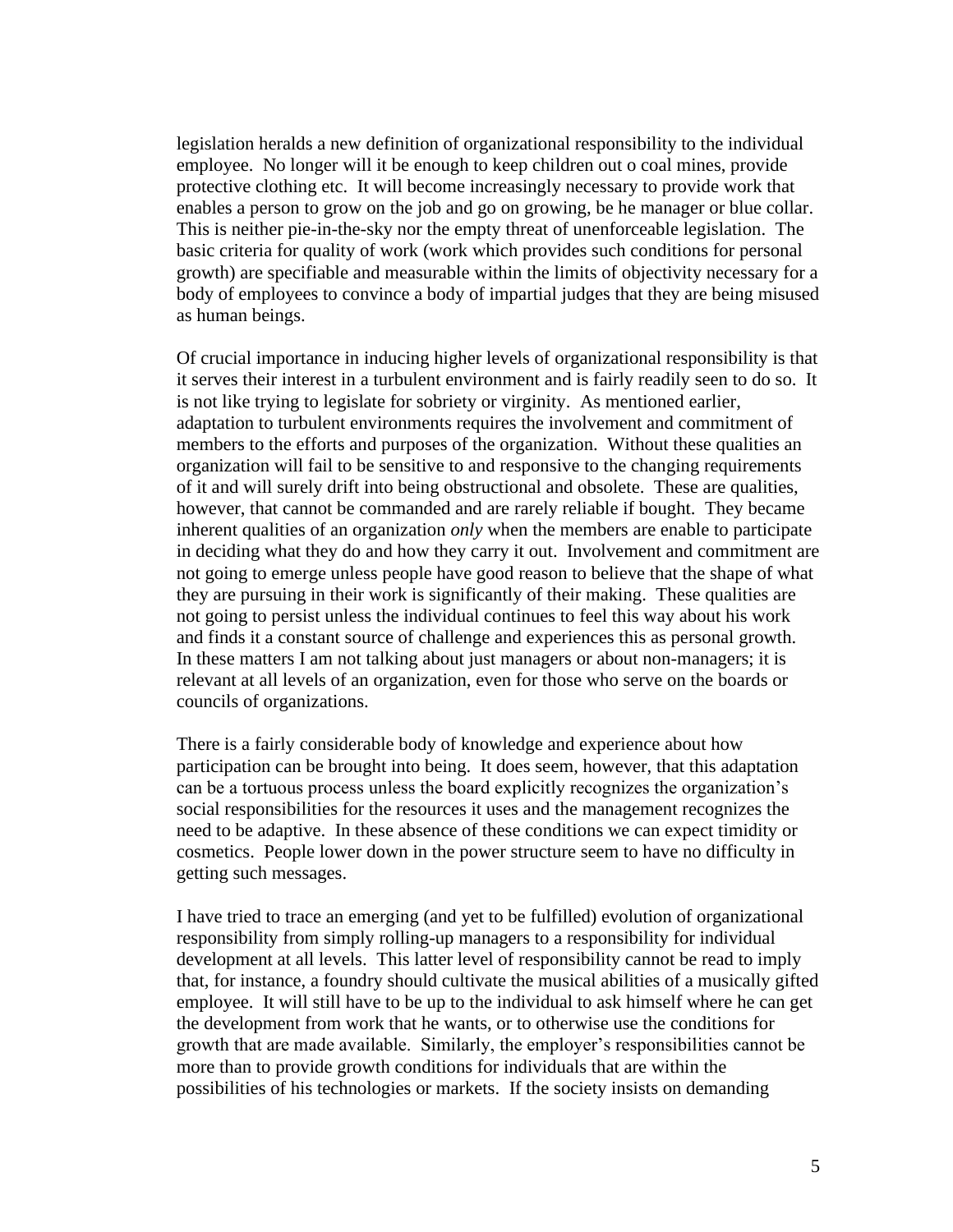products or services that cannot be delivered without dehumanizing people, then I think that is a social problem. The wise organization would edge out of such areas.

I have painted a picture of organizations having to take genuine responsibility for the development of the individuals they employ. In this picture we find a somewhat different relation between management education and the development of managers. I do not think that special management education becomes irrelevant but I do think that the kind of management education requires by responsible organizations (ones set on fulfilling their responsibilities to their members) seems to point in the opposite direction to the traditional practice. The aims are:

- a. to develop the person through his work,
- b. for the individuals to carry prime responsibility for educating themselves
- c. to educate rather than just to skill.

Thorsrud and I have described the sort of educational preparation of blue-collar workers found necessary for participative manning of a modern process plant. We also evidenced the continued education that has gone on over the years since the plant was commissioned. (Emery and Thorsrud, 1975, Chap.6).

I can illustrate some of the implications of the new directions for management level education by quoting a short note prepared in April for a very large Indian nationalized industry:

## **Notes on Proposal for Management College**

There needs to be an alternative to the traditional Henley or Harvard type management college. Something which is,

- a. less extravagant in use of resources
- b. less conducive to perpetuating elitist notions
- c. more explicitly based on learning by doing.

This suggestion put forward at Hyderabad were as follows:

- 1. Short residential courses.
- 2. Each course constituted as one, or as a set of 'task forces' with an overriding group task.
- 3. The group task to be selected from amongst the problems currently challenging to management thinking.
- 4. The college thus serves as a 'think tank' for BHEL as well as testing out and educating people in the kinds of searching and decision making demanded of top management.
- 5. The task force reports would be subjected to an all-in critique at the end of the course by relevant visitors as well as staff and other course participants.
- 6. Good reports that identify the general in the particular to form the basis of College Occasional Papers for circulating at least within BHEL management.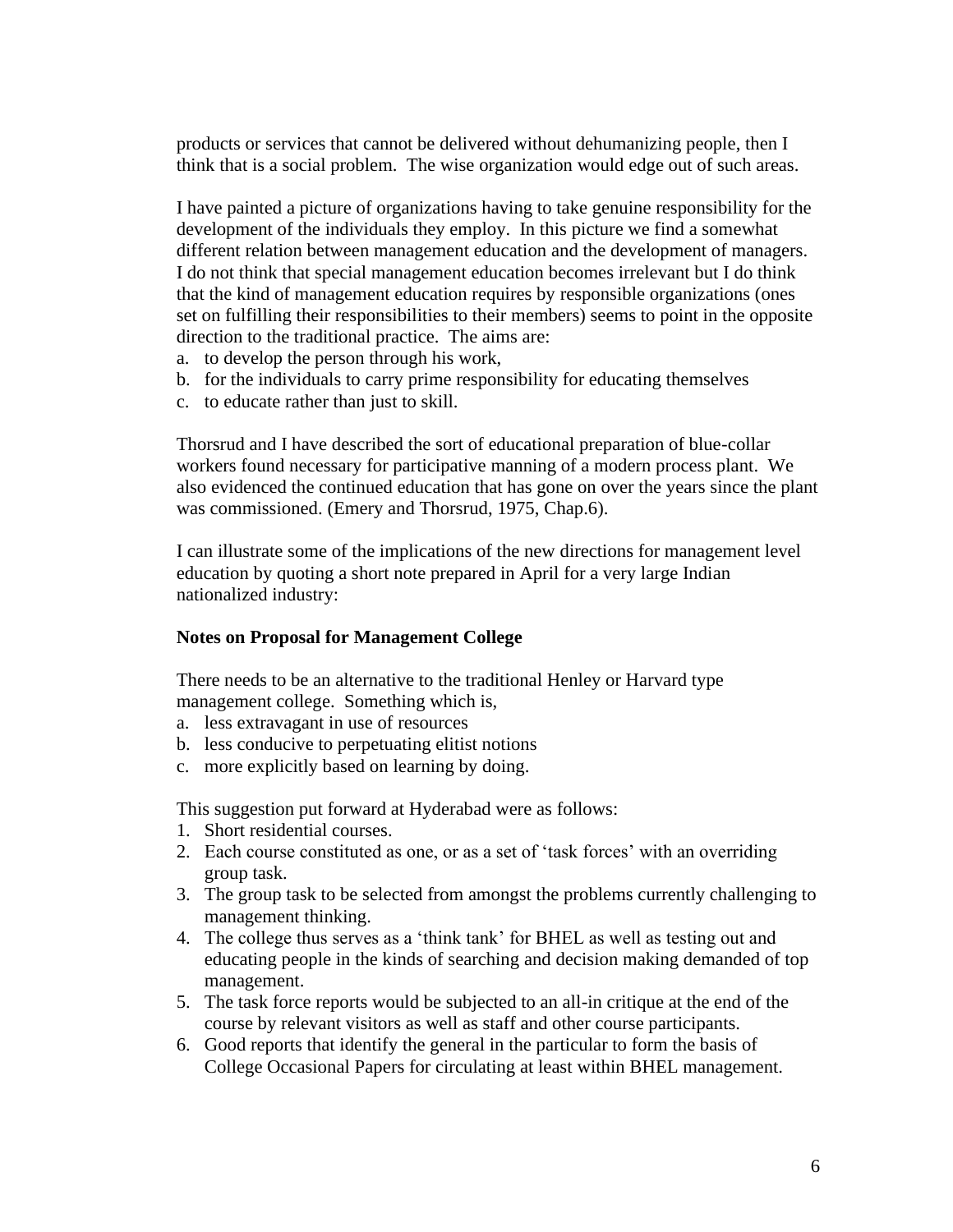It will be noted that this kind of learning set up has a very high reality content, it leads to relevant criteria for judging competence (including self judgements) and creates no particular problems about transfer of training.

It would require a support system rather different to the usual staffing of a traditional college:

- 1. Well ahead of participants gathering at the college the staff would have to:
	- a. define the task with top BHEL management
	- b. Select the course members (in conjunction with Personnel)
	- c. Identify special resource people, within and without BHEL
	- d. Brief intended participants and provide them with prior study materials
	- e. Design a course structure that will suit participants, task and resources.
- 2. The staff itself would probably need to be organized into task forces to manage the 2, 3, or 4 courses that might be somewhere in the pipeline at any one time.
- 3. Increasingly, the staff would be composed of personnel on secondment; persons who had proven themselves on previous courses.
- 4. Overtime one would expect that the college and its staff would be requested to provide search conference conditions for management task forces that are primarily concerned with the task, not with education.

It seems likely that 'management study circles' would start to grow up around the country centred on 'graduates' of the college. These could handle a great deal of the routine skills learning if supported from the college.

This organization of learning makes great demands on the adaptive planning capabilities of the staff. I strongly advise against the rigidities of 'directorship' or staff tenure. At most the spokesman for the staff should be the chairman of the faculty and professional responsibility be firmly located with the college of professionals. The very first test for the first faculty should be their ability to set up a hierarchy of measurable objectives that can serve both for future planning and a check on progress. It does not matter if the measures are only ordinal measures."

This concept still envisages a residential off-the-job setting but presupposed that the managers will bring with them an important piece of their organization's work and themselves take the responsibility for dong a good job on it.

Thinking along these lines might also help us tackle one of the long standing problems of traditional management education. The problem that I have in mind is that management education does not get through to the great mass of small and medium-sized organizations. Even in the literature it is very rare to find any reference to their problems. It cannot be assumed that because they are small they